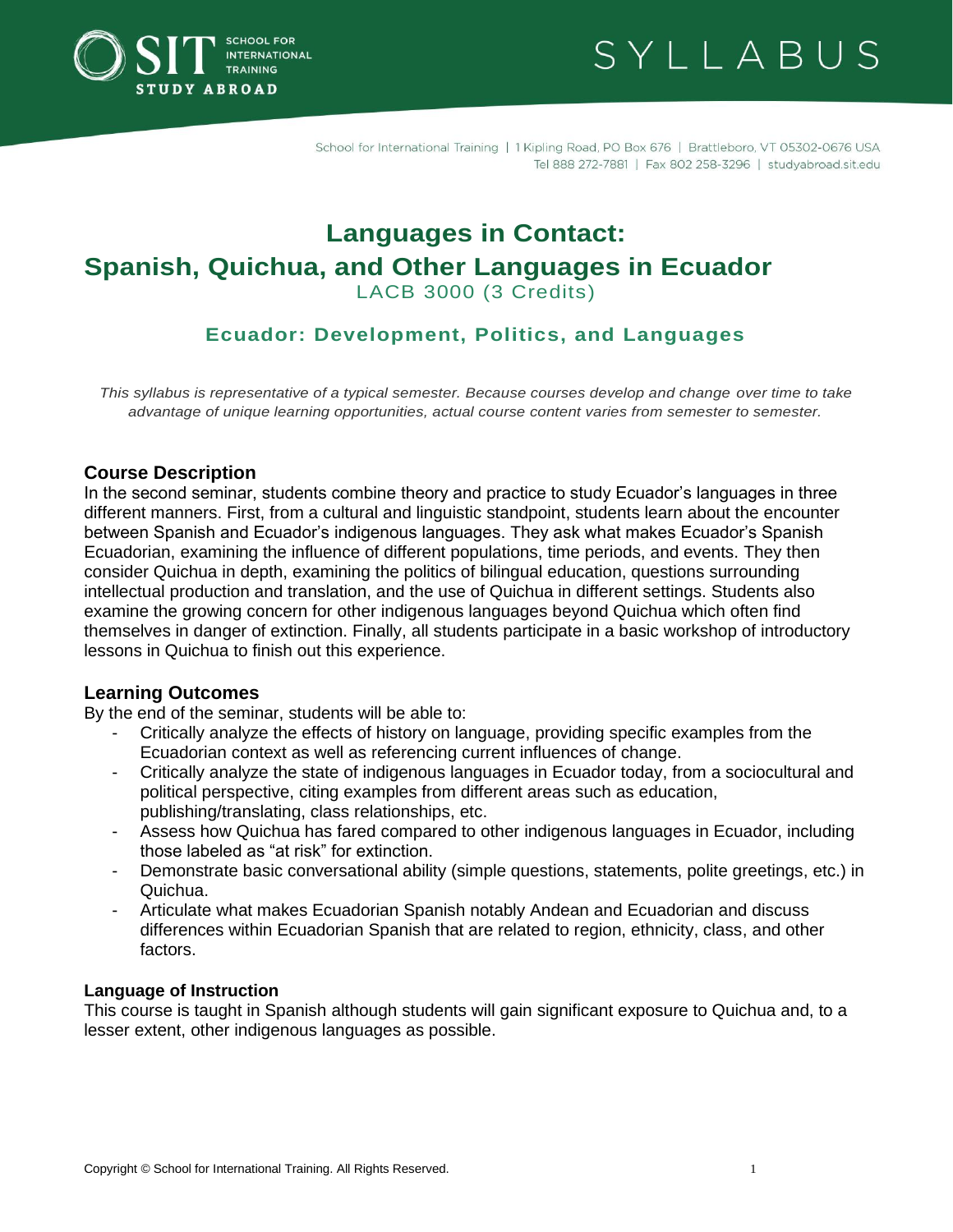#### **Instructional Methods**

SIT's teaching and learning philosophy is grounded in the experiential learning theory developed by Kolb (1984; 2015) and informed by various scholars, such as Dewey, Piaget, Lewin, among others. Experiential learning theory recognizes that learning is an active process that is not confined to the formal curriculum; "knowledge is created through the transformation of experience" (Kolb, 2015, p. 49). Learning involves both content and process. Learning is holistic and happens through various life experiences upon which students draw to generate new ways of knowing and being. Learning involves a community and is a lifelong endeavor. Learning is transformational. The suggested four step-cycle of a *concrete experience*, *reflective observation*, *abstract conceptualization*, and *active experimentation* embedded in the experiential learning model is not linear and might not always happen in that specific order, as any learning is highly context dependent. These stages of taking part in a shared experience; reflecting on that experience by describing and interpreting it; challenging their own assumptions and beliefs to generate new knowledge; and ultimately applying new knowledge, awareness, skills, and attitudes in a variety of situations and contexts are important for students to engage in to become empowered lifelong learners.

## **Readings**

Please note that not all readings will be referred to directly in class. The readings are meant to provide background and/or supplemental and contextual support for the main lines of discussion in the seminar.

#### **Course Schedule**

*\*Please be aware that topics and excursions may vary to take advantage of any emerging events, to accommodate changes in our lecturers' availability, and to respect any changes that would affect student safety. Students will be notified if this occurs.*

#### **Module 1: Colonialism, contact, language: Spain and indigenous languages**

In this first module, students consider the tremendous importance of language in the Conquest of the New World, focusing on both Latin American in general and Ecuador specifically.

- 1. Indigenous populations, languages, worldviews: Latin America and Ecuador before the **Conquest**
- 2. Conquest and the Colonial Era: early interactions between Spanish and the New World's indigenous languages.

#### Excursions/Visits:

In Quito: *Academia Ecuatoriana de la Lengua, Instituto Científico de Culturas Indígenas and Pluriversidad Amawtay Wasi*.

#### Readings:

- Gómez Rendón, Jorge (2010) *El patrimonio lingüístico del Ecuador.* Quito: Revista INPC.
- Moya, Ruth. (1981). *El quichua en el español de Quito.* Otavalo: Instituto Otavaleño de Antropología.

#### Assignment:

Coloniality Paper: Analyze the encounter between Spanish and native languages in Ecuador. How did the Conquest and the following Colonial period set up interethnic relations in Ecuador? What was the political and social significance of language (Spanish, Quichua and other indigenous languages) in these periods? How was language manipulated, appropriated, used to dominate and to resist?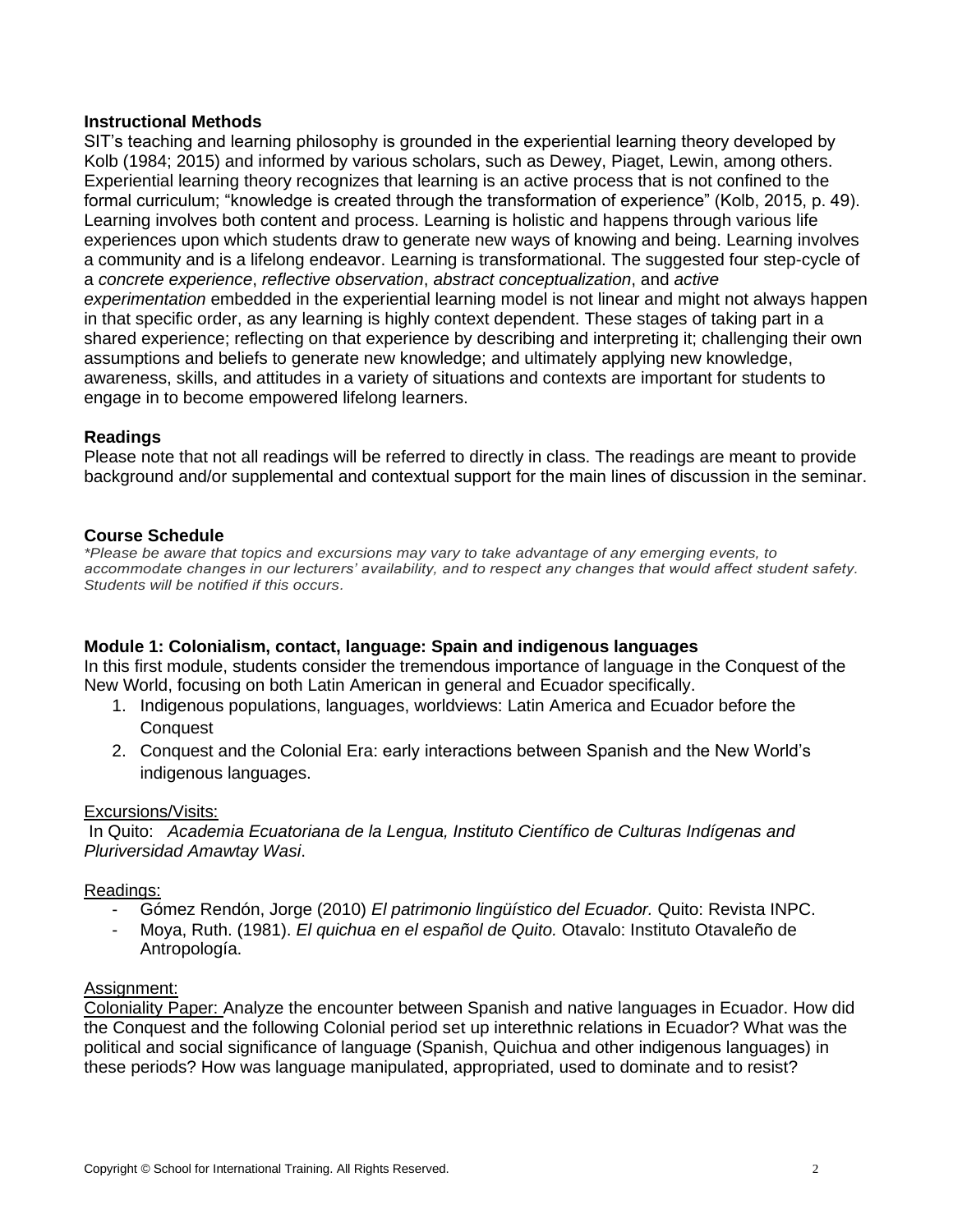## **Module 2: Ecuadorian Spanish today**

In this module, students examine how Ecuadorian Spanish has developed over the course of history as it encountered indigenous languages and as the country developed? What makes Ecuadorian Spanish unique, recognizable, and different than Peruvian, Mexican or Peninsular Spanish?

- 1. Overview of Ecuadorian Spanish: indigenous influences (Quichua and others), colonial archaisms.
- 2. Influences from *Montubio,* Afro-Ecuadorian cultures, histories*,* and identities. Key linguistic and symbolic representations.
- 3. Globalization, migration and the incorporation of English terms into Spanish.

#### Excursion/Visit:

Los Chillos Homestay: Offers students a Spanish language context outside the city. Guayaquil: Exposure to *Montubio* and Afro-Ecuadorian linguistic and symbolic representations.

## Readings:

- Dávalos, P. (Ed.). (2001). *Yuyarinakuy: Una minga de ideas.* Quito: Ediciones Abya Yala.
- De la Cadena, M. (2006). *¿Son los mestizos híbridos? Las políticas conceptuales de las identidades andinas.* Bogotá: Pontificia Universidad Javeriana.
- Guerrero Arias, P. (2004). *Usurpación simbólica, identidad y poder.* Quito: Universidad Andina Simón Bolívar, Abya-Yala, Corporación Editora Nacional.

#### Assignment:

Interculturalism Paper: Discuss the feasibility of an intercultural paradigm in Ecuador and the role that language would necessarily play within this. How does language intermix with interethnic relations, politics, and the possibility of a nation embracing diversity while simultaneously forging a sense of shared identity?

## **Module 3: Quichua and other indigenous languages today**

- 1. Quichua in rural and urban settings.
- 2. Quichua and Shuar as official languages for intercultural relations in Ecuador.
- 3. Indigenous languages in danger of extinction: the Zápara case.
- 4. Indigenous languages in the intellectual world. Instituto Científico de Culturas Indígenas and Amawtay Wasi – Pluriversidad Intercultural de las Nacionalidades y Pueblos Indígenas.
- 5. Reclaiming history and identity through educational reform and bilingual intercultural curriculum
- 6. Quichua Pop Culture. Rock, rap, reggae, and fusion. Short films, news, and radio shows in the urban context.

## **Quichua Workshop** (5 two-hour long sessions)

Introduction to basic conversational Quichua. Greetings. Simple vocabulary. Terms of respect. Common phrases and questions.

#### Excursions/Visits:

- Visit to Otavalo, Imbabura (Northern Andean Province): community-based bilingual intercultural education initiatives, indigenous political formation programs, indigenous scholarship, and governance.
- Visit to other Quichua-speaking towns and villages including Tsarsayaku, Tsawata, Arahunu, and Amasanka in Napo and Pastaza (Eastern Lowland Provinces): Located in the Amazon Basin region, these provinces support the last remnants of primary rain forest in the area. Students participate in activities, exercises, and discussion groups centered on ecology,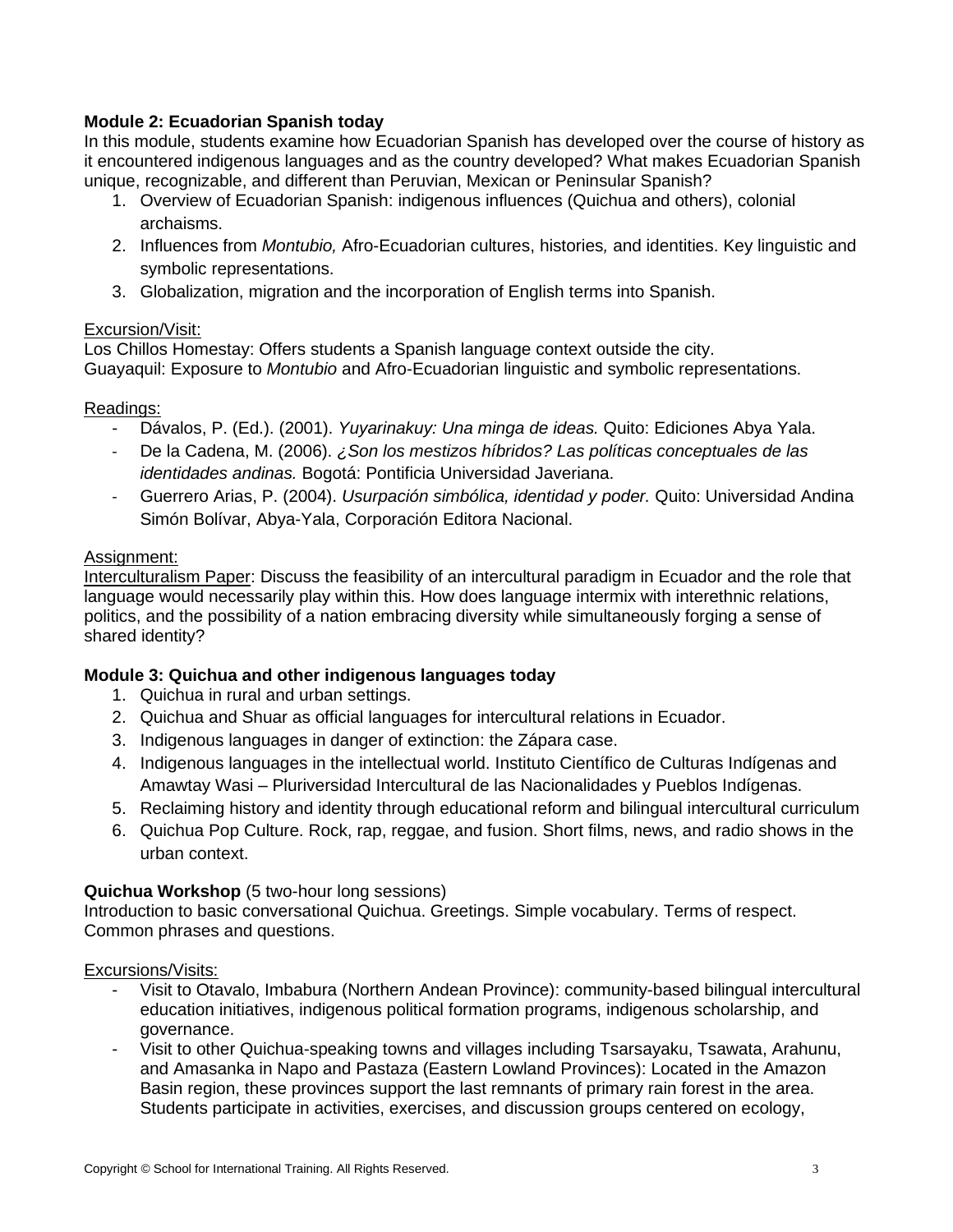indigenous nationalities, interethnic relations, oil industry, entrepreneurship, and development initiatives, in addition to Quichua political and social organization, language, belief and value systems. Students conduct their village study and rural stay in different Quichua communities. This practice fieldwork exercise allows students to extract valuable lessons applicable to their Independent Study Projects.

- Visits to Zápara and Shuar speaking indigenous groups in Puyu (Pastaza Province).

#### Readings:

- Almeida, I. (1999). *Historia del pueblo Kechwa.* Quito: Abrapalabra Editores.
- Almeida, I. (1991). *Léxico mínimo, Kichwa-Español.* Editorial Abya-Yala: Quito
- Almeida, I. & Haidar, J. (2012). *Semiótica de la cultura Quechua. Modelo mitopoético y la lógica de lo concreto.* Quito: Casa de la Cultura Ecuatoriana.
- Bilhaut, A. G. (2011). *El sueño de los záparas: Patrimonio onírico de un pueblo de la Alta Amazonía.* Quito: Ediciones Abya Yala.
- Lajo, Javier. (2005). *Qhapac Ñan: La ruta Inka de la sabiduría.* Lima: Amaro Runa Editores *Amazonía.* Quito: Ediciones Abya Yala.
- Mújica, C., & Goldáraz, J. M. (2010). *Aprendamos Kichwa: Gramática y vocabulario napeño.*  Quito: Editorial Ecuador.

#### Assignments:

- Quichua or Amazonian Cosmological Map: Draw a cosmological map using Quichua terms for realms, deities and attributes.
- Quichua Workshop Exam: Short answer questions, basic grammar, conjugations, and vocabulary.

#### **Evaluation and Grading Criteria**

Short assignments, lectures, community activities, and excursions will be included across the course.

| Assessment:                   |     |
|-------------------------------|-----|
| <b>Coloniality Paper</b>      | 30% |
| <b>Interculturalism Paper</b> | 30% |
| Quichua Workshop              | 30% |
| Participation                 | 10% |

#### Grading Scale

| 94-100%  | А  |
|----------|----|
| 90-93%   | А- |
| 87-89%   | B+ |
| 84-86%   | В  |
| 80-83%   | в- |
| 77-79%   | C+ |
| 74-76%   | C. |
| 70-73%   | C- |
| 67-69%   | D+ |
| 64-66%   | D  |
| Below 64 | F  |